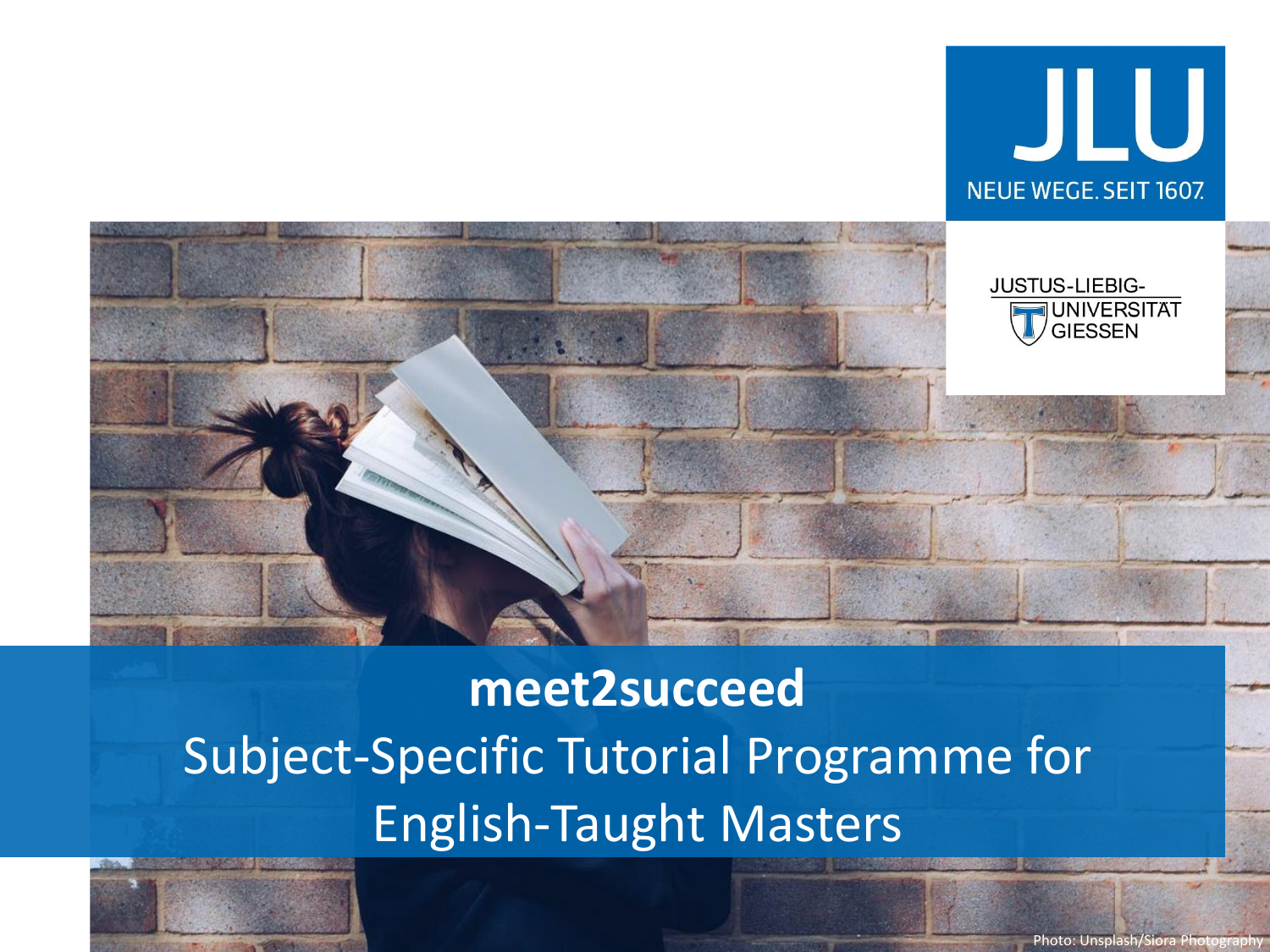# Today's Structure

- 1. Introduction: Who are we?
- 2. Introduction: Who are you?
- 3. meet2succeed programme
	- 1. Tutorials
	- 2. Status Talks
	- 3. Language Courses
- 4. Contact details and questions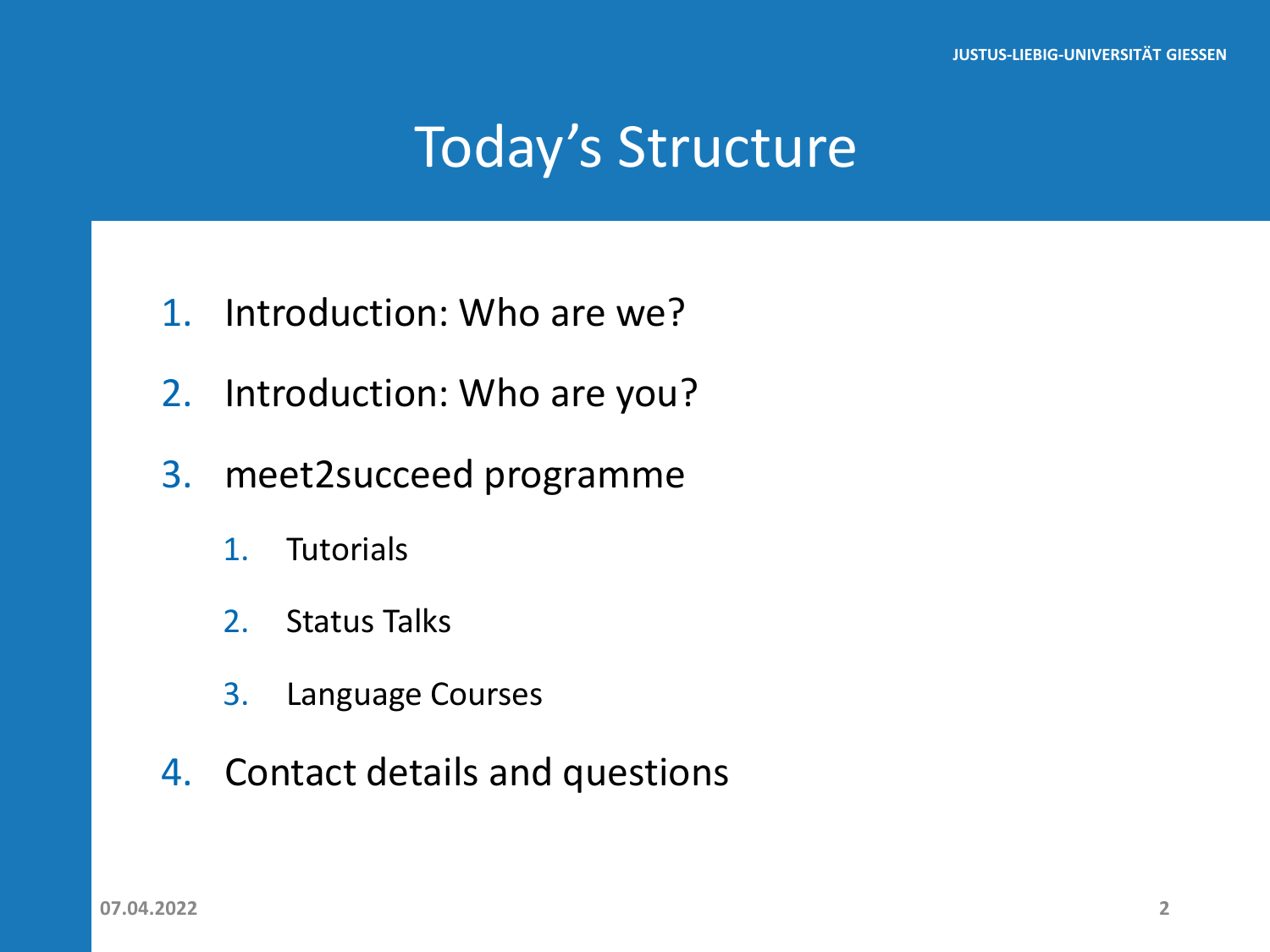# Who are we? Team meet2succeed

#### **Britta Hoops-Harchi**

▶ Project Coordinator

#### **Jacqueline Kubiak**

 $\triangleright$  Student Assistant

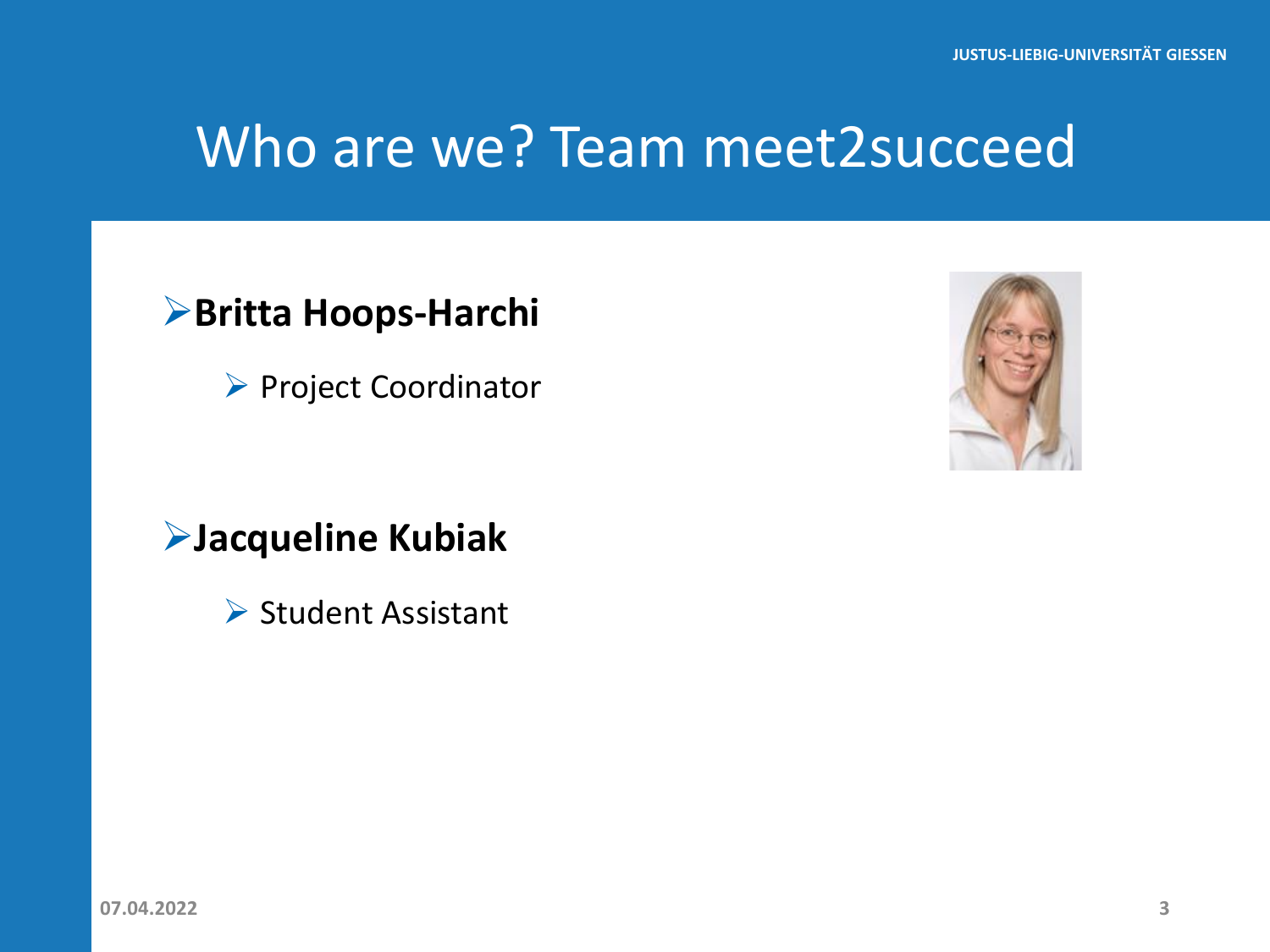# Who are you?

Where are you from?

What is your course of study?

Where are you right now?

Today I have questions about…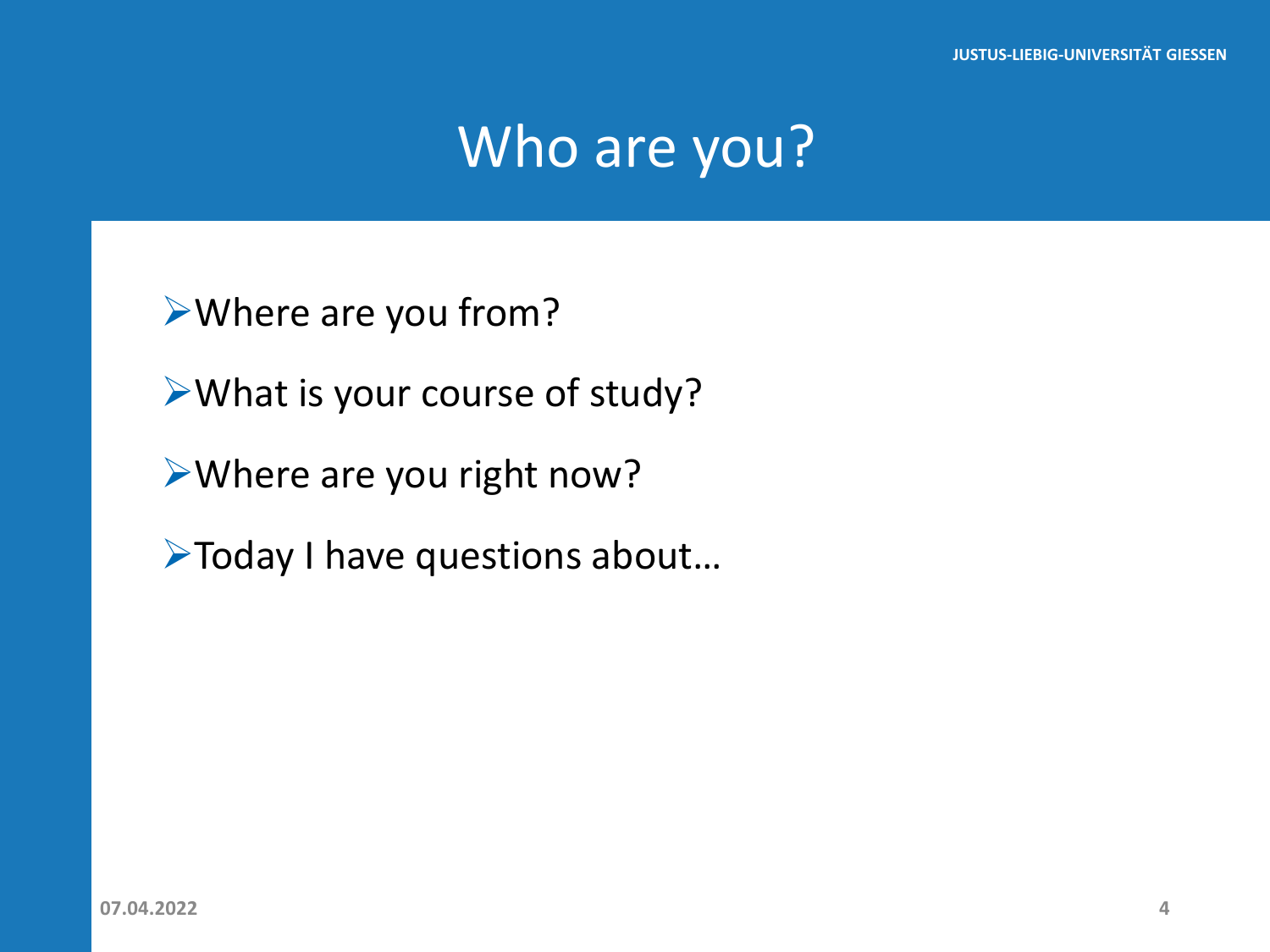### meet2succeed Programme

Meet2succeed is a programme for international students in English-taught masters in department 05 and 09.

- Anglophone Studies, Choreography and Performance
- **Transition Management, Insect Biotechnology and** Bioresources, Agrobiotechnology, Sustainable Transition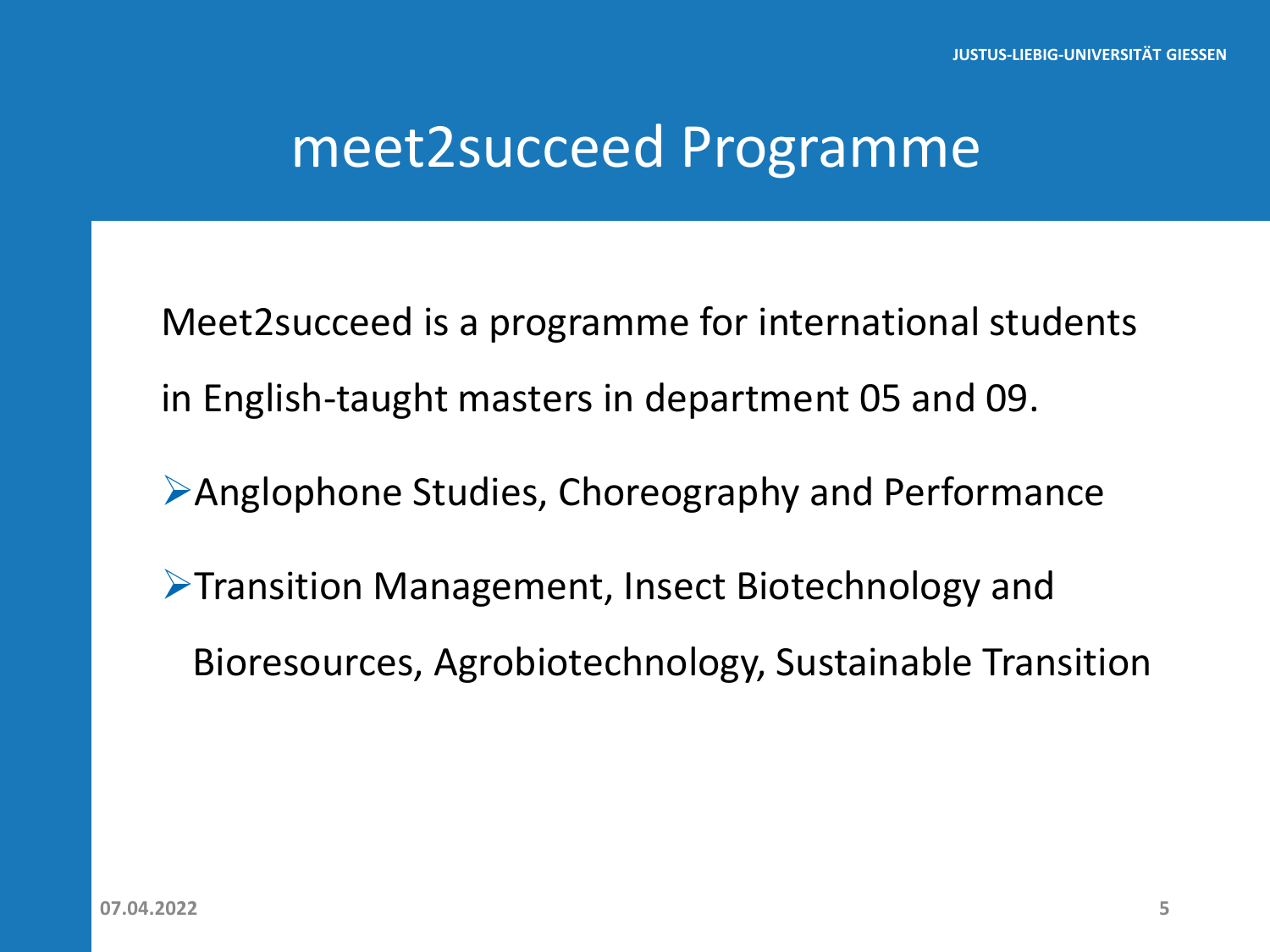# meet2succeed Programme

**>Tutorials** 

 $\triangleright$  specifically tailored to the requirements of your department and taught in English by fellow students of higher semesters

**≻Status Talks** 

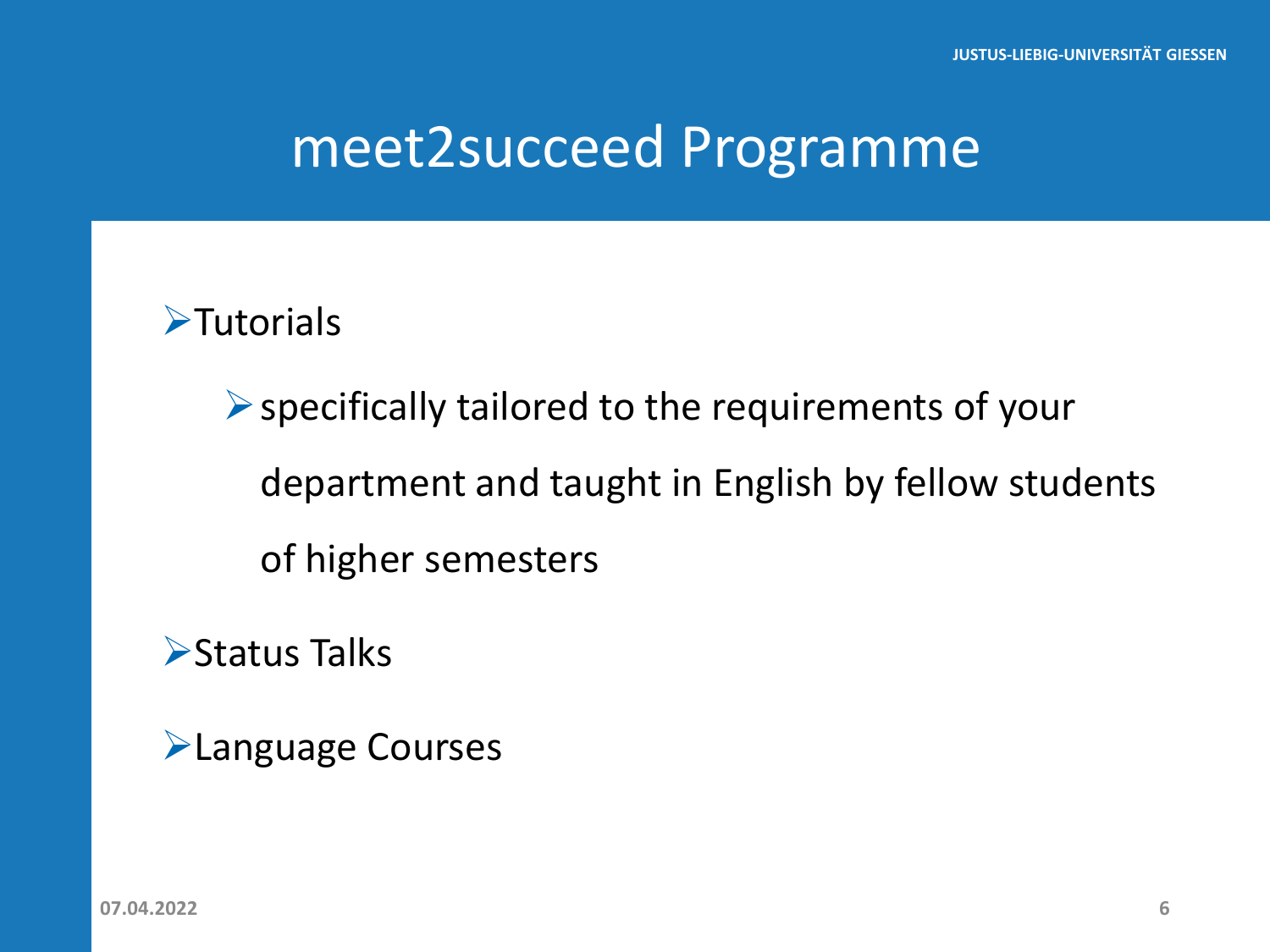### meet2succeed

#### What do you think are issues new international students struggle with?

#### (Please write your answer in the chat.)



Photo: Unsplash/Jeshoots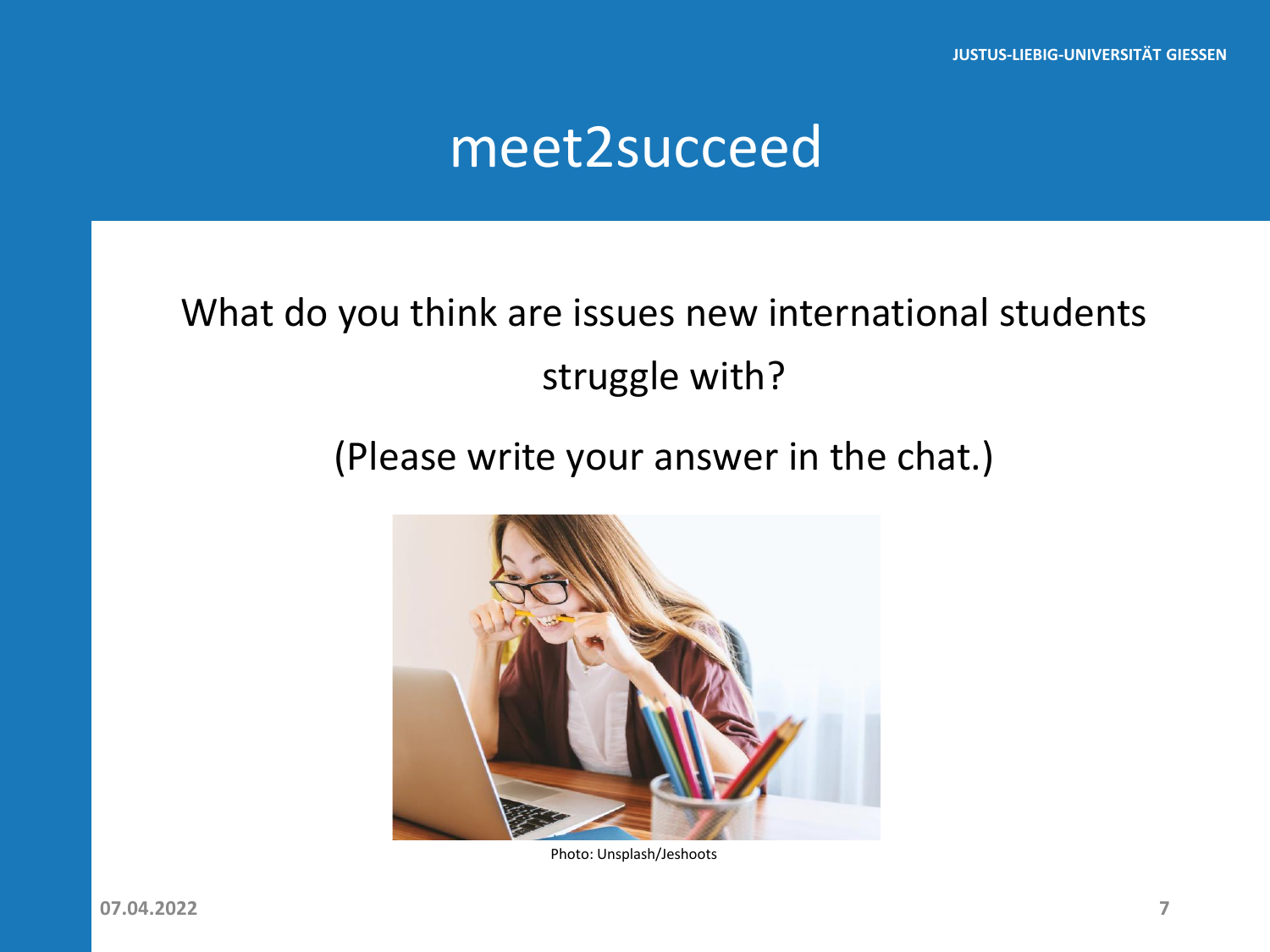# Getting started at JLU: From understanding module planning to surviving IT-Systems

- ▶ Goal: to help new international students to start and plan their first semester
- What will we discuss?
	- Necessary IT programmes: Stud.IP, FlexNow, EvV, **JustFind**
	- $\triangleright$  Registration for courses and exams
	- $\triangleright$  Finding accommodation, visiting government offices, etc.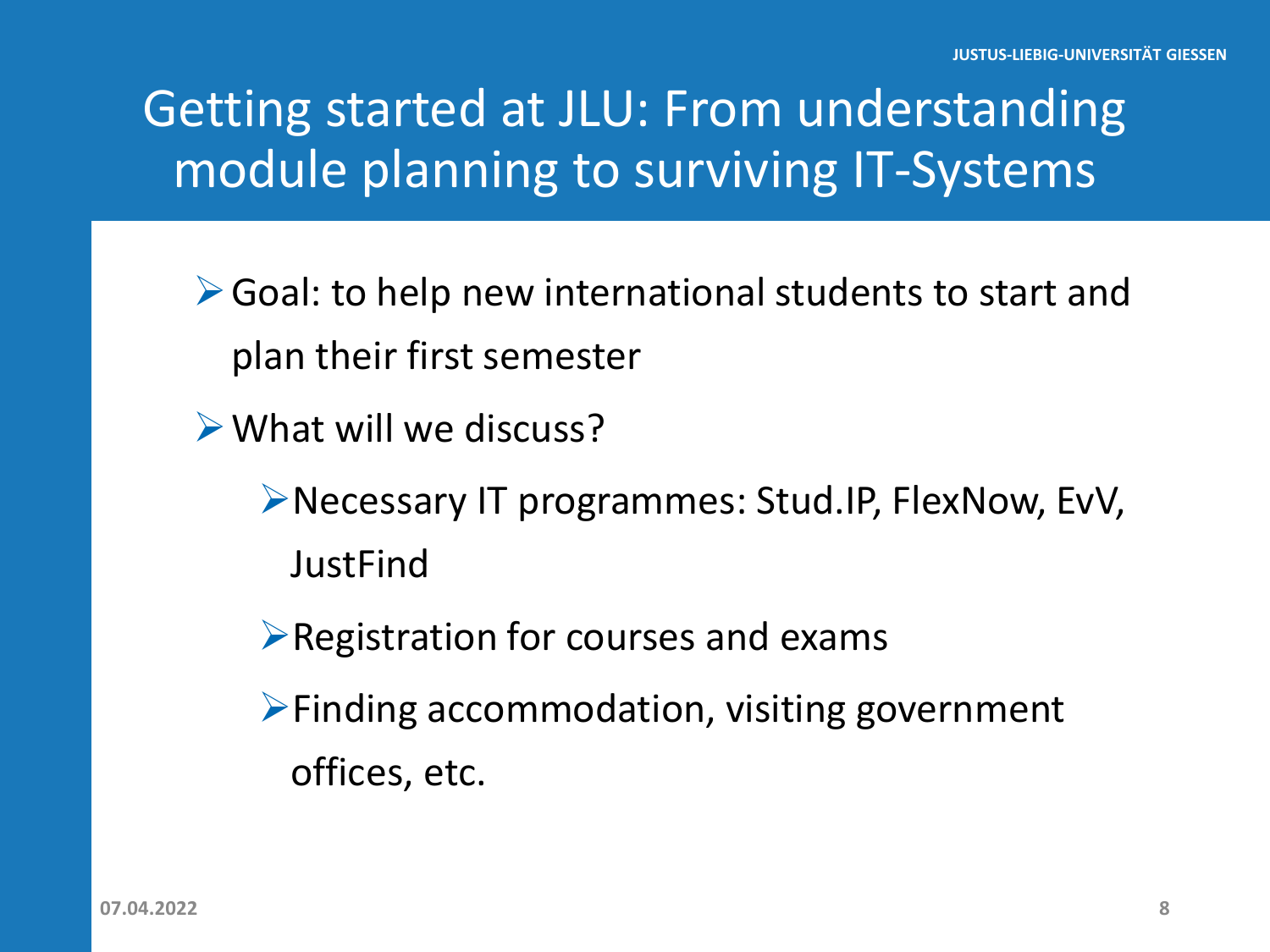# Getting started at JLU: From understanding module planning to surviving IT-Systems

- $\triangleright$  Deadline for registration faculty 05: To be announced
- Deadline for registration faculty 09: To be announced
- Website: https://www.uni-giessen.de/international[pages/study/courses/meet2succeed?set\\_language=en](https://www.uni-giessen.de/international-pages/study/courses/meet2succeed?set_language=en)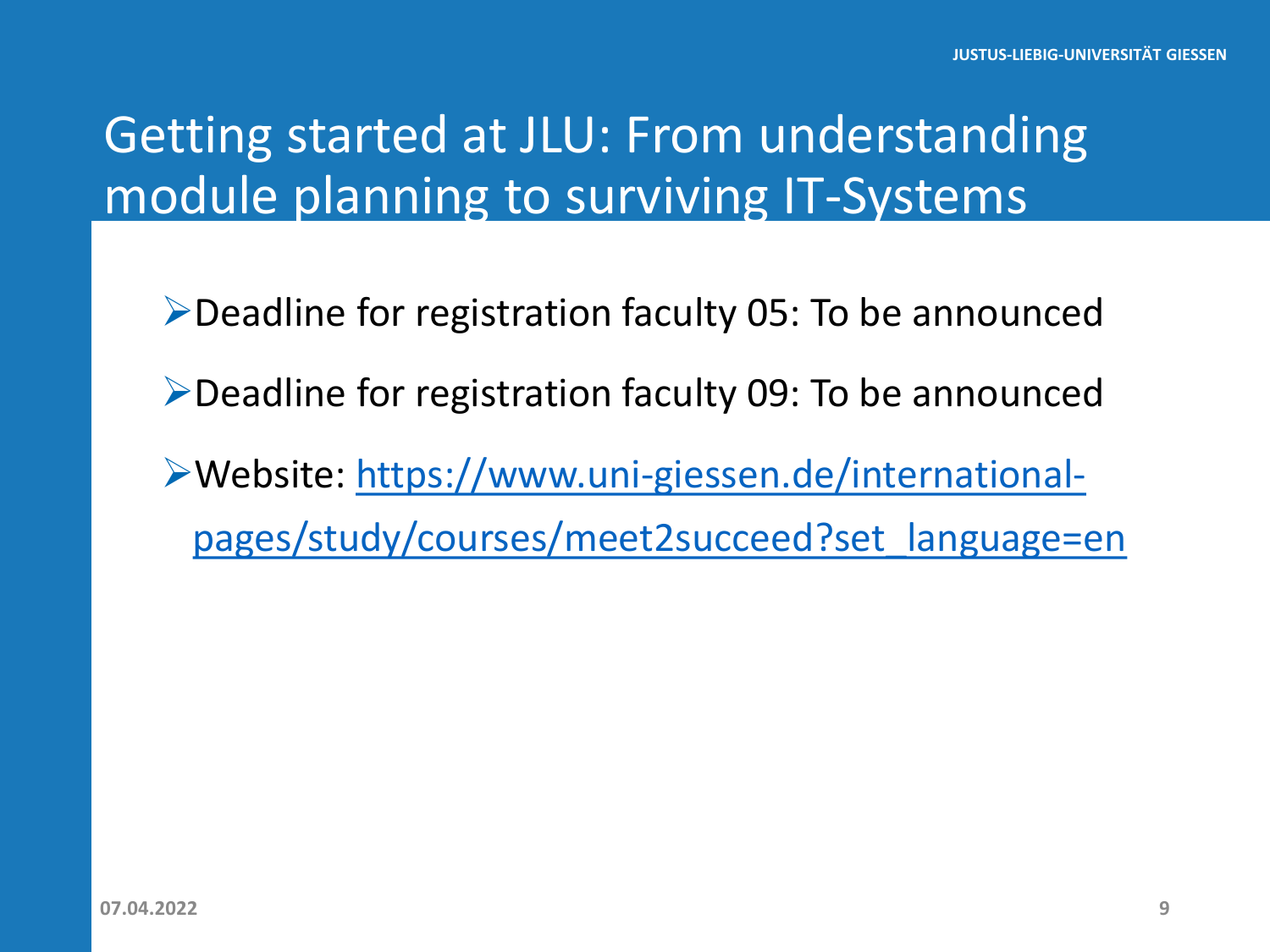# Tutorial: Presentation Skills

 $\triangleright$  Creating academic presentations, holding presentations confidently

 $\triangleright$  Topics that will be discussed: reading and analysing academic sources, handling anxiety and fear of public speaking

 $\triangleright$  Working in groups and in individual sessions

Deadline for registration faculty 05: 13.04.2022

Deadline for registration faculty 09: To be announced.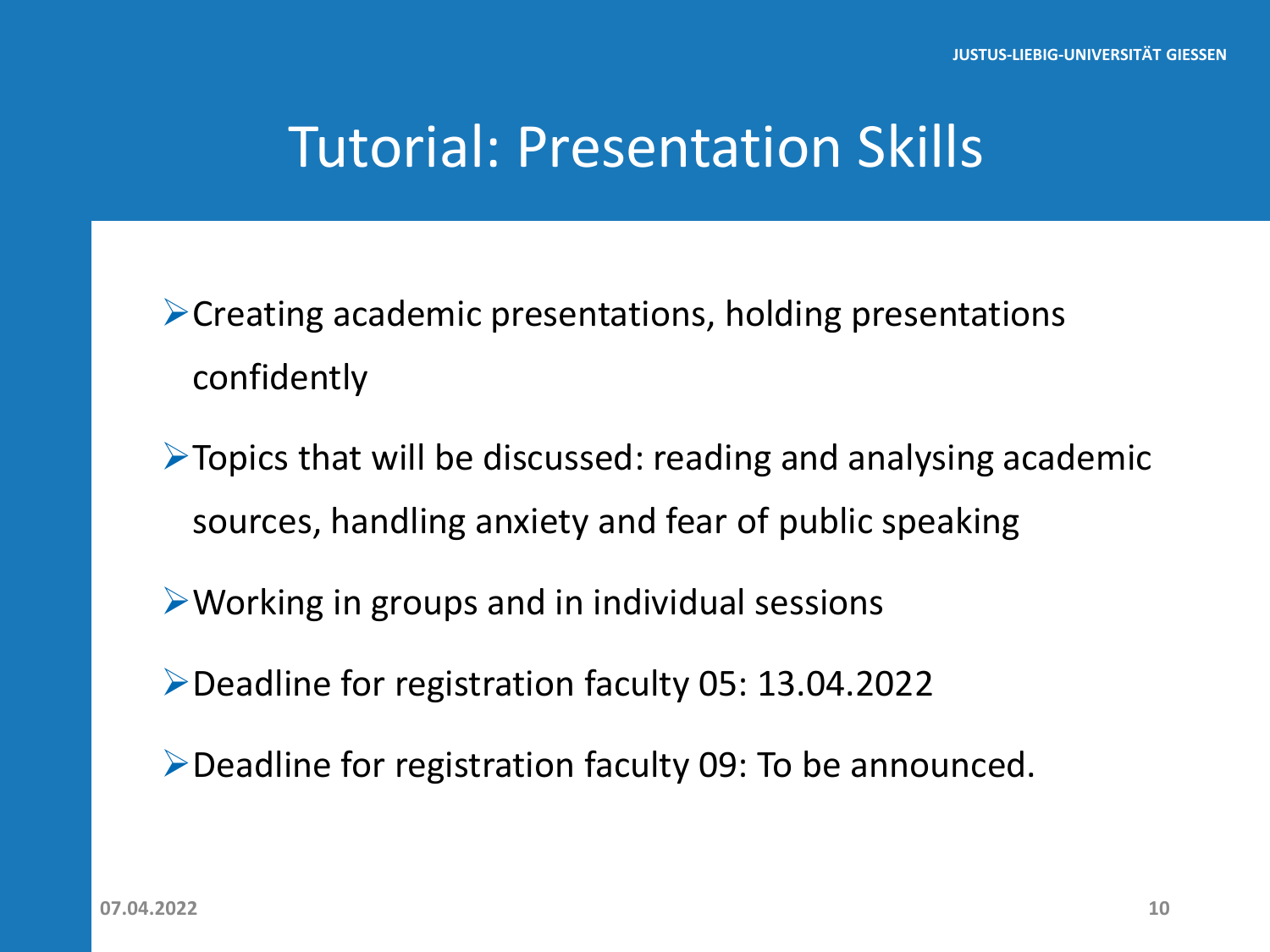# Tutorial: How to Write a Term Paper/Academic Writing

In this tutorial we will talk about the academic texts you might encounter at JLU and how to create them.

- Contents faculty 05: Finding a topic, citations, structure and more
- Contents faculty 09: essays, lab reports, abstracts and more

Deadline for registration faculty 05: 13.04.2022

Deadline for registration faculty 09: To be announced.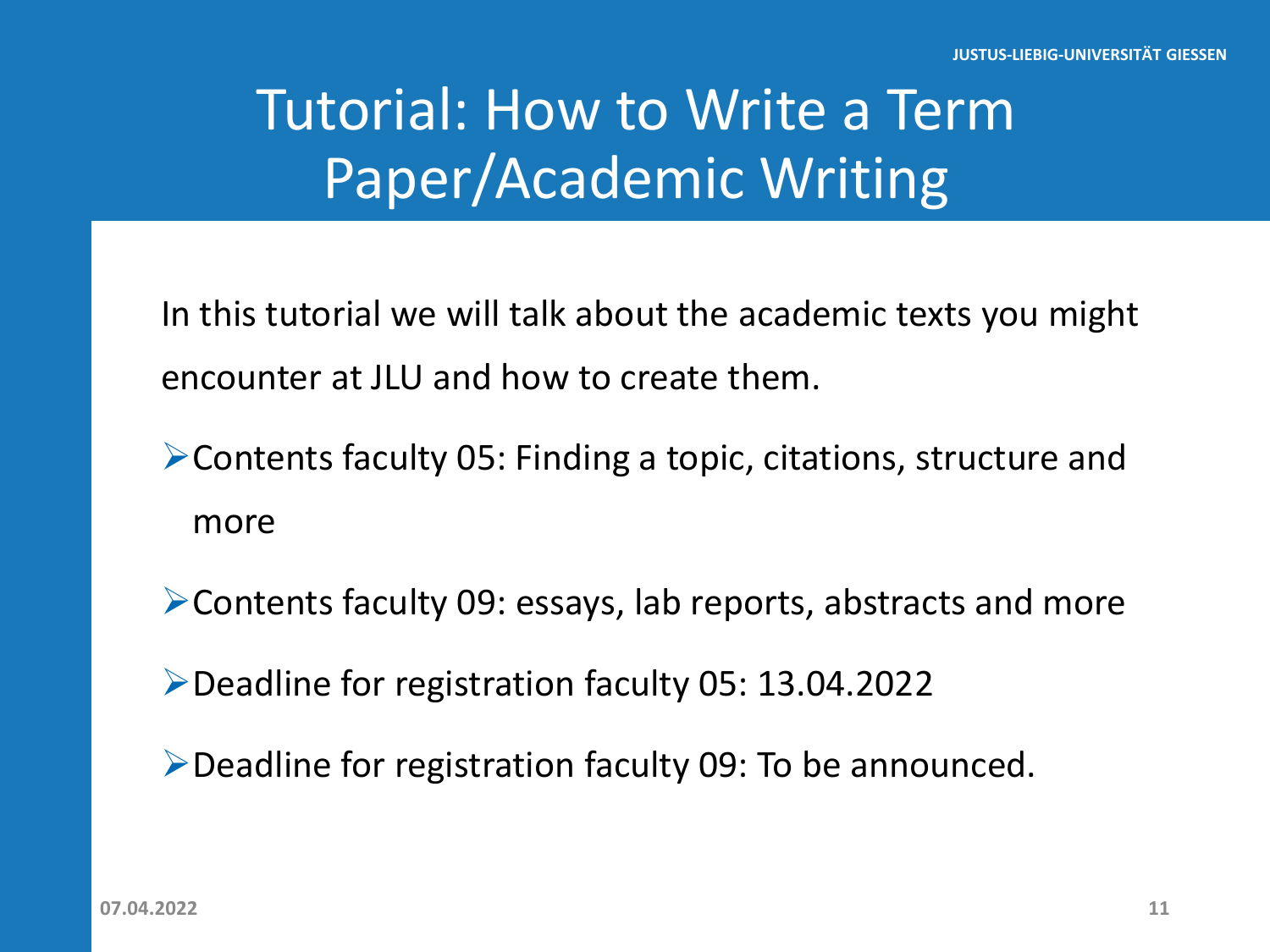# How to Register for Tutorials

Mail to: [meet2succeed@admin.uni-giessen.de](mailto:meet2succeed@admin.uni-giessen.de)

 $\triangleright$  Please include the following information:

 $\triangleright$  Your full name

Your semester

 $\triangleright$  Your course of study

 $\triangleright$  Name of the tutorial you would like to join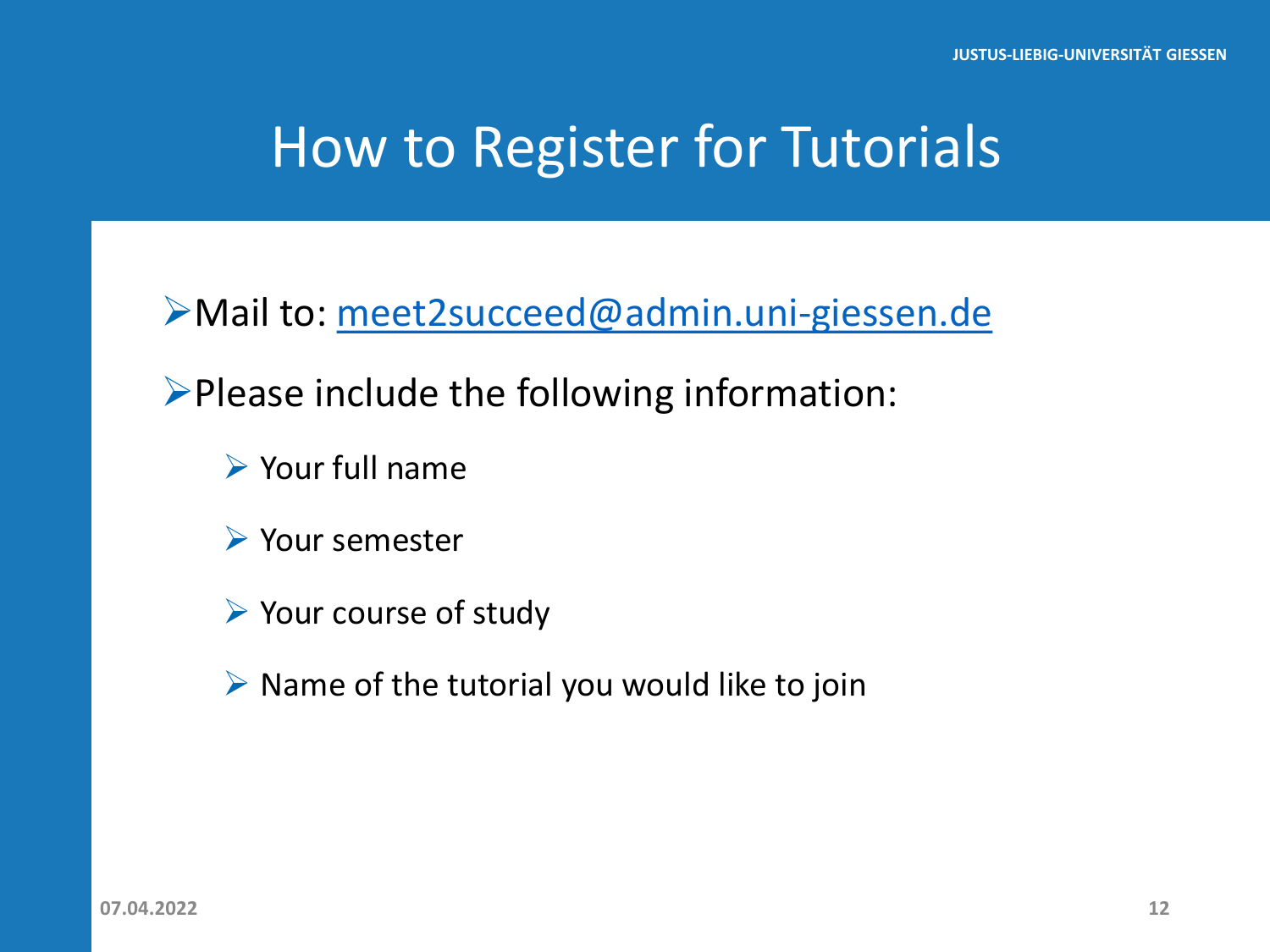# Language Courses

**English and German Language Courses** 

English Language Courses planned this semester:

Professional English for Academic Purposes: Grammar and Writing

 $\triangleright$  Professional English for Academic Purposes: Communicating, Presenting and Discussing

Dates: To be announced.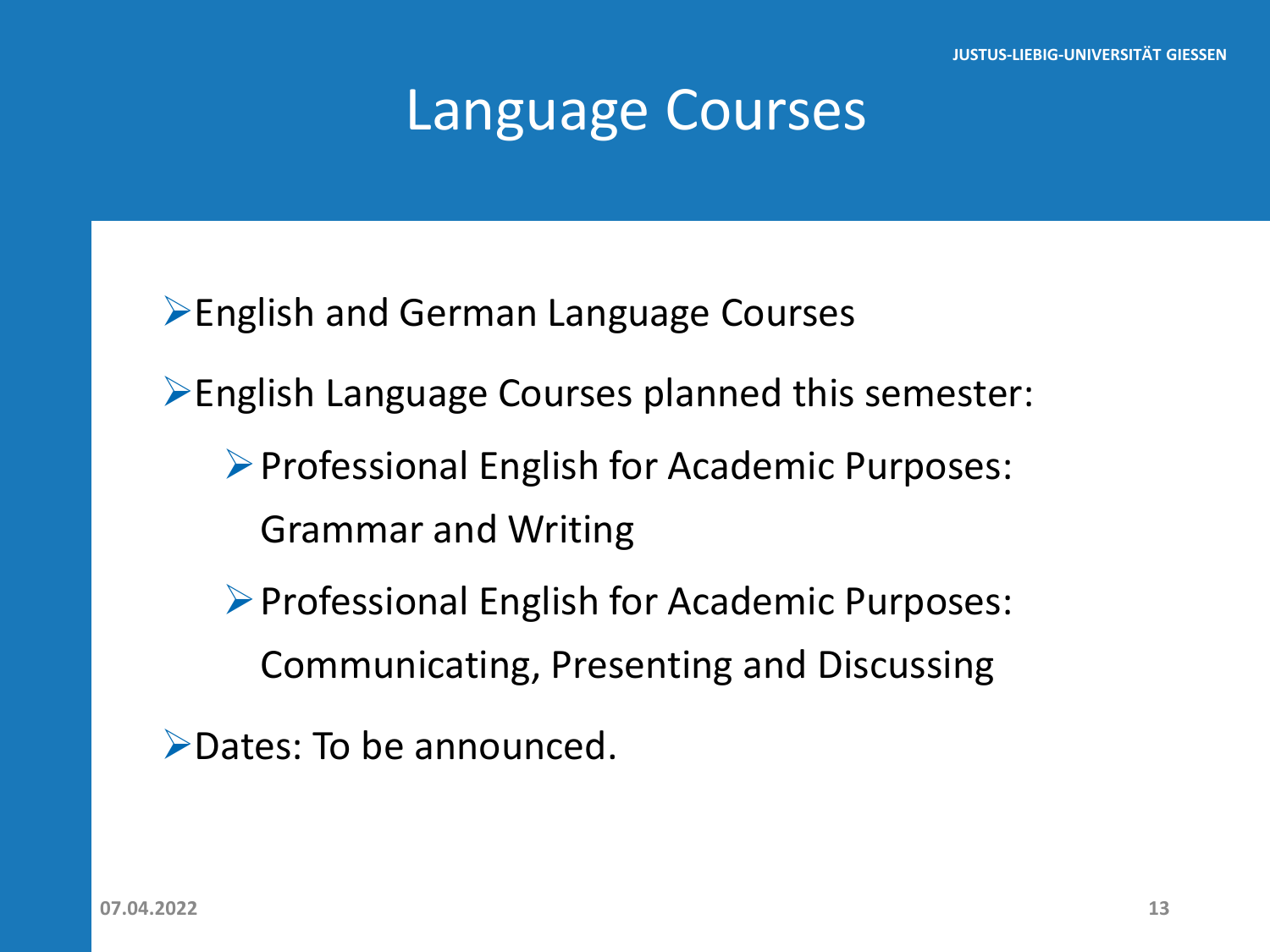# Contact Details and Website

**meet2succeed Team**

**Email:** [meet2succeed@admin.uni-giessen.de](mailto:meet2succeed@admin.uni-giessen.de)

**Website:** https://www.uni-giessen.de/international[pages/study/courses/meet2succeed?set\\_language=en](https://www.uni-giessen.de/international-pages/study/courses/meet2succeed?set_language=en)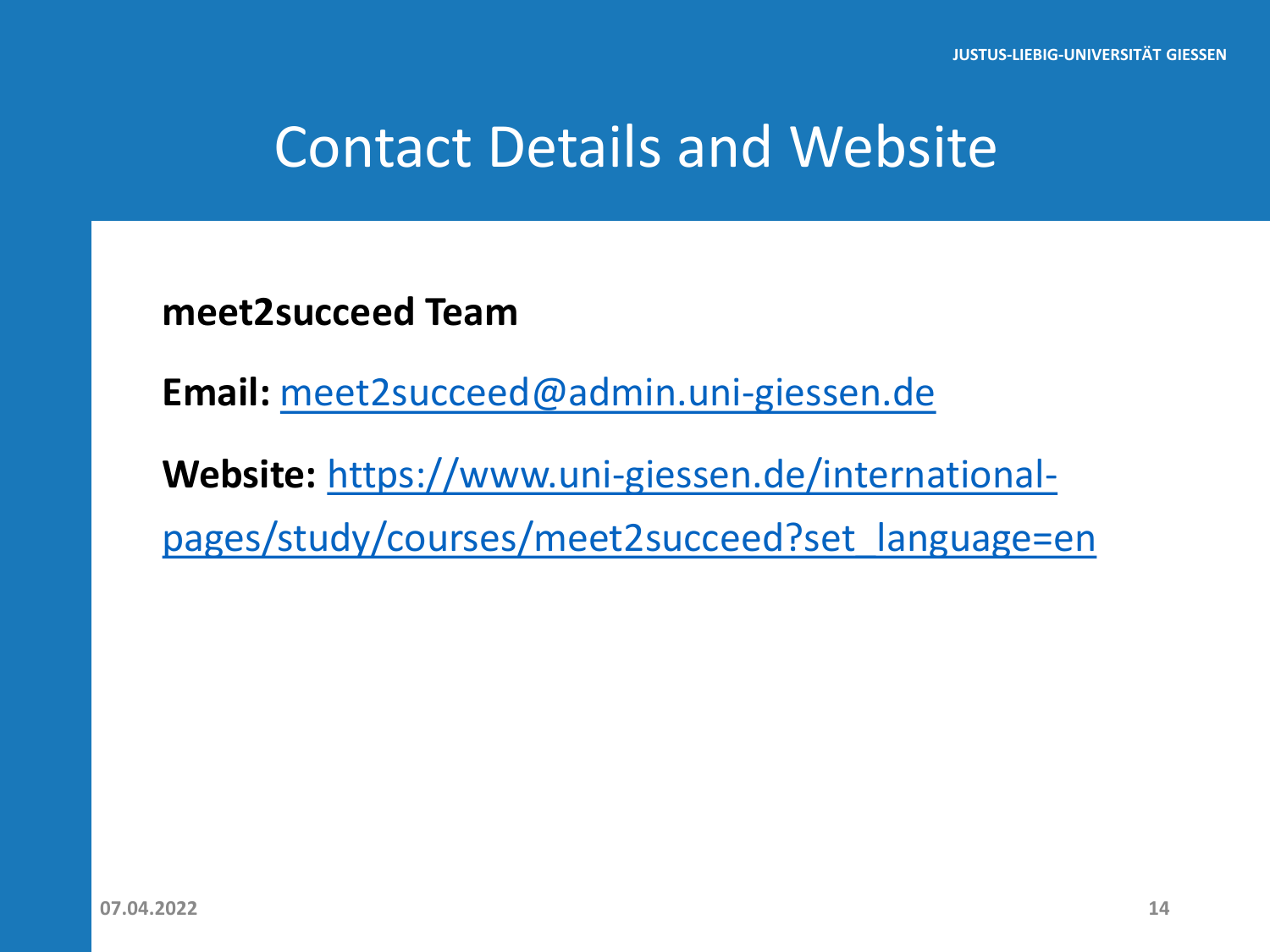**JUSTUS-LIEBIG-UNIVERSITÄT GIESSEN**

### meet2succeed

# Do you have any questions?



**07.04.2022 15**